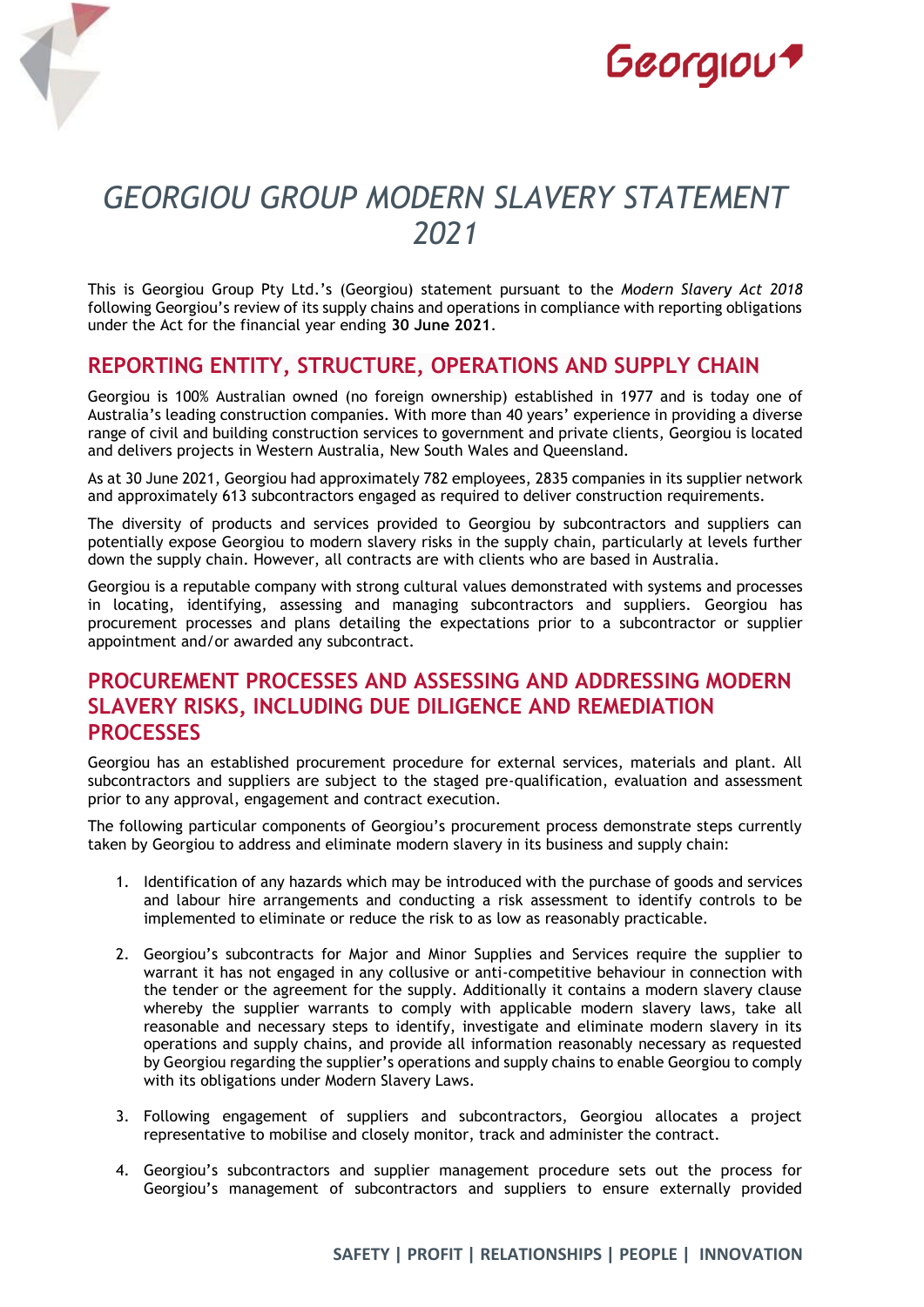

processes, products and services conform to requirements in accordance with legislation, client and Georgiou standards including Georgiou policies and procedures.

5. Georgiou vendor pre-contact assessment for evaluation of pre-qualified subcontractors and suppliers includes an extensive checklist to be completed by subcontractors and suppliers seeking information on sustainability and initiatives on social and ethical responsibilities and diversity programs.

Georgiou subcontractor and supplier selection process requires adherence to Georgiou's values, policies and procedures. Georgiou will work with subcontractors and suppliers who commit to operating to the same standards as Georgiou applies including mandatory modern slavery clauses into all supply chain contracts.

The products and services supplied by Georgiou's subcontractors and suppliers have been primarily sourced in Australia.

Georgiou plan to undertake the following measure to progressively address any potential for exposure of modern slavery in its business and supply chain.

*Interview the top 5 suppliers (by value spent) to assist Georgiou to further identify any potential exposure in their extended supply chain network into second and third tier suppliers.*

## **POLICIES AND GOVERNANCE**

Georgiou sets policy and governance from the Board of Directors and Leadership/Executive Team. Georgiou Executive team includes a Chief Risk Officer, and Shared Services Executive General Manager (encompassing Human Resources and policy and procedure development and review) reporting to the Chief Executive Officer. Georgiou has a suite of Group policies relevant to modern slavery including Workplace Discrimination Policy, Sustainability Policy, Code of Conduct and Whistleblower Procedure.

#### **CULTURE – THE GEORGIOU WAY**

Georgiou has the vision to be '*the best people to work with*'. The Georgiou Way Values define how business is conducted internally and externally and sets the foundation on which the business operates and succeeds. These values include safety and creating an environment where people speak up on safety concerns. Georgiou also values relationships which includes leading by example and never damaging the brand. This culture is demonstrated in the implementation of policies and procedures such as the Sustainability Policy, Code of Conduct and Whistleblower Procedure, which are applicable to businesses within their supply chain and are publicly available for download from our corporate website at [https://www.georgiou.com.au/responsibility/policies/.](https://www.georgiou.com.au/responsibility/policies/)

#### **WORKPLACE DISCRIMINATION POLICY**

Georgiou is committed to creating a workplace environment for its employees, and persons who work on behalf of Georgiou, supporting the vision to be 'the best people to work with' and free from unlawful discrimination. This policy includes wording 'Georgiou does not employ forced, bonded or child labour' and managers must act on any matter brought to their attention in accordance with this Policy.

#### **SUSTAINABILITY POLICY**

Georgiou is committed to a culture of sustainability and manages its operations to minimise environmental and social impacts while integrating sustainability principles and practices into the business, the management of our projects and the materials procured. Sustainable objectives and targets are established for our projects and Georgiou facilitates the sharing of ideas, knowledge and innovation. Georgiou implements risk and hazard management principles to maintain the health and safety of people and minimise any disruption on our projects, the community and environment.